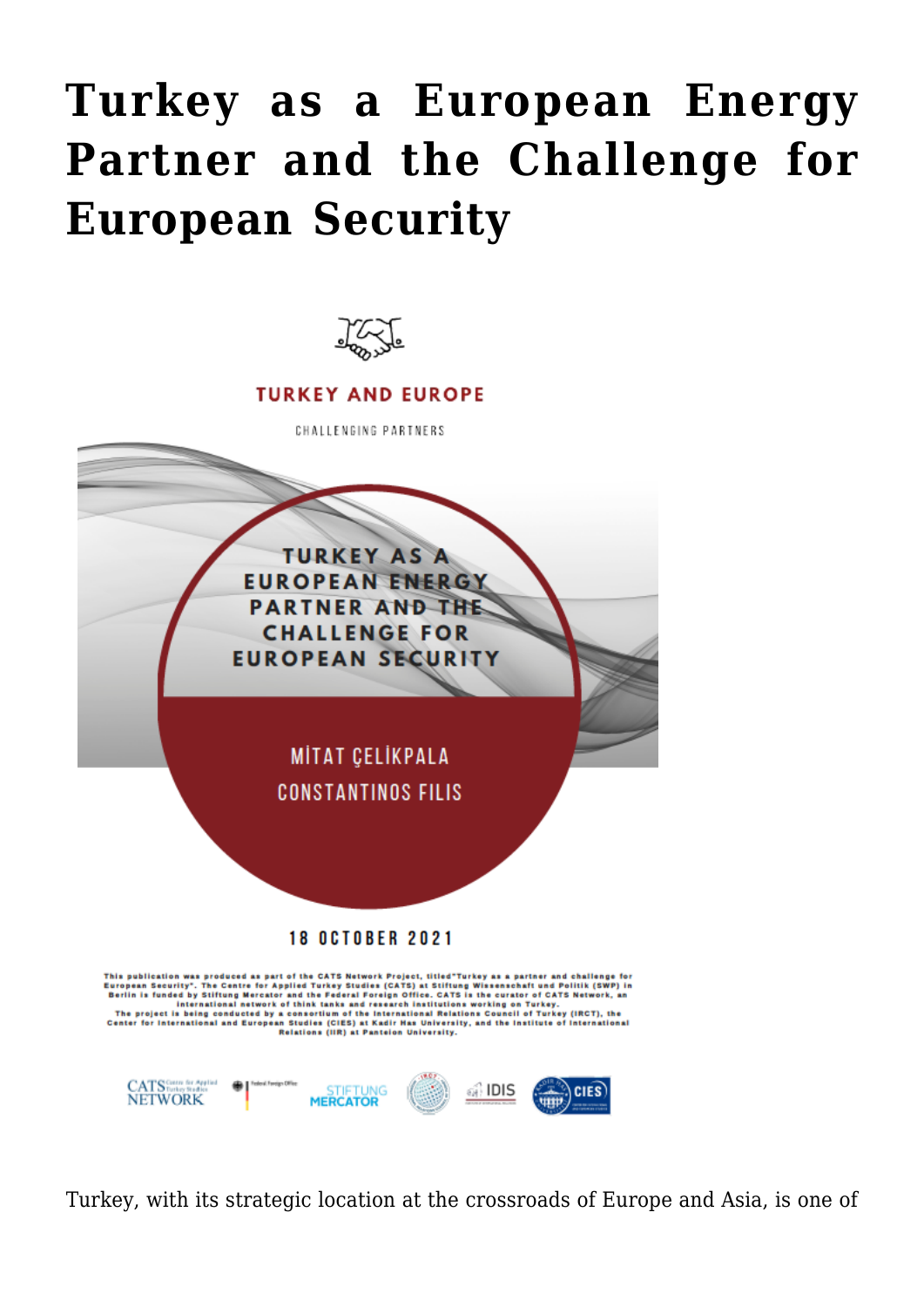the key countries in the energy geopolitics of Eurasia. While it lacks substantial energy resources itself, Turkey's geographical position enables it to present itself as an energy bridge, corridor, center or hub in the region. It is estimated that 73% of proven oil reserves and 72% of proven gas reserves in the world are located in Turkey's neighborhood. This makes Turkey an important energy corridor for the European market, which accounted for almost 20% of all global oil consumption and 30% of global natural gas consumption in 2019 (BP Statistical Review of World Energy, 2020). Turkish policymakers have frequently made references to these geopolitical role conceptions, interchangeably, in order to highlight their country's strategic importance for consumers in Europe and producers in Asia since the end of the Cold War. This paper aims to explore and evaluate Turkey's changing role as a partner for the EU and possible challenges for European security in light of the latest developments, particularly the intensified competition between the EU and Turkey in the security fields.

[To read the report, please clickİndir](https://www.uikpanorama.com/wp-content/uploads/2021/10/CATS-Turkey-as-a-European-Energy-Partner-and-The-Challenge-for-European-Security_final_25.10.pdf)



## **Mitat Çelikpala, Prof. Dr., Kadir Has University**

Prof. Dr. Mitat Çelikpala is a faculty member at Kadir Has University, Department of International Relations. Çelikpala's areas of work include the former Soviet geography and the Caucasus, diaspora studies, the Black Sea Region and its